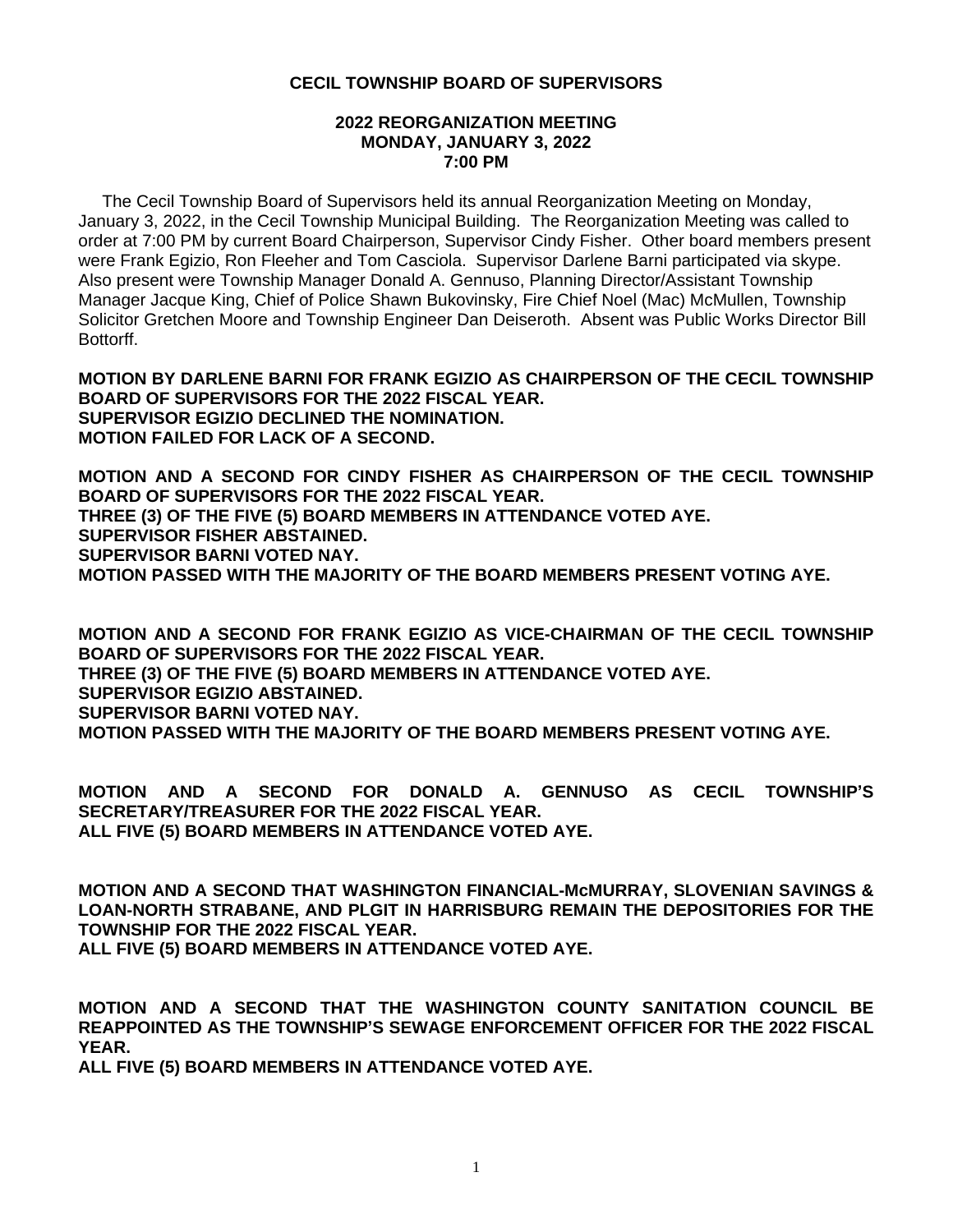#### **2022 REORGANIZATION MEETING MONDAY, JANUARY 3, 2022 7:00 PM**

**MOTION AND A SECOND TO APPROVE KYM SECREET AS THE TOWNSHIP'S ANIMAL CONTROL OFFICER FOR THE 2022 FISCAL YEAR WITH HER MONTHLY CONTRACT AT \$500/PER MONTH TO INCLUDE PICK-UP OF DOGS AND CATS. ALL FIVE (5) BOARD MEMBERS IN ATTENDANCE VOTED AYE.**

**MOTION AND A SECOND THAT NOEL McMULLEN BE REAPPOINTED AS CECIL TOWNSHIP'S EMERGENCY MANAGEMENT COORDINATOR FOR THE 2022 FISCAL YEAR. ALL FIVE (5) BOARD MEMBERS IN ATTENDANCE VOTED AYE.**

**MOTION AND A SECOND THAT STRASSBURGER McKENNA GUTNICK & GEFSKY BE REAPPOINTED AS THE SOLICITOR, WITH ATTORNEY GRETCHEN MOORE AS THEIR REPRESENTATIVE, FOR THE TOWNSHIP OF CECIL FOR THE 2022 FISCAL YEAR. ALL FIVE (5) BOARD MEMBERS IN ATTENDANCE VOTED AYE.**

**MOTION AND A SECOND THAT THE GATEWAY ENGINEERS BE REAPPOINTED, WITH ENGINEER DAN DEISEROTH, AS THE ENGINEER FOR THE TOWNSHIP OF CECIL FOR THE 2022 FISCAL YEAR. ALL FIVE (5) BOARD MEMBERS IN ATTENDANCE VOTED AYE.**

**MOTION AND A SECOND THAT ELIZABETH ROSS BE REAPPOINTED AS THE ZONING OFFICER FOR THE TOWNSHIP OF CECIL FOR THE 2022 FISCAL YEAR. ALL FIVE (5) BOARD MEMBERS IN ATTENDANCE VOTED AYE.**

**MOTION AND A SECOND THAT THE ZONING HEARING BOARD MEMBERS' (ONLY) MEETING MONEY REMAIN AT \$100/PERSON PER MEETING FOR THE 2022 FISCAL YEAR. ALL FIVE (5) BOARD MEMBERS IN ATTENDANCE VOTED AYE.**

**MOTION AND A SECOND TO APPROVE RESOLUTION #1-2022 TO REAPPOINT NANCY LINNERT AS THE REAL ESTATE TAX COLLECTOR FOR CECIL TOWNSHIP FOR 2022. ALL FIVE (5) BOARD MEMBERS IN ATTENDANCE VOTED AYE.**

**MOTION AND A SECOND TO APPROVE RESOLUTION #2-2022 TO REAPPOINT KEYSTONE TAX SERVICE AS THE EARNED INCOME TAX COLLECTOR FOR CECIL TOWNSHIP FOR 2022. ALL FIVE (5) BOARD MEMBERS IN ATTENDANCE VOTED AYE.**

**MOTION AND A SECOND TO APPROVE RESOLUTION #3-2022 TO REAPPOINT KEYSTONE TAX SERVICE AS THE LST TAX COLLECTOR FOR CECIL TOWNSHIP FOR 2022. ALL FIVE (5) BOARD MEMBERS IN ATTENDANCE VOTED AYE.**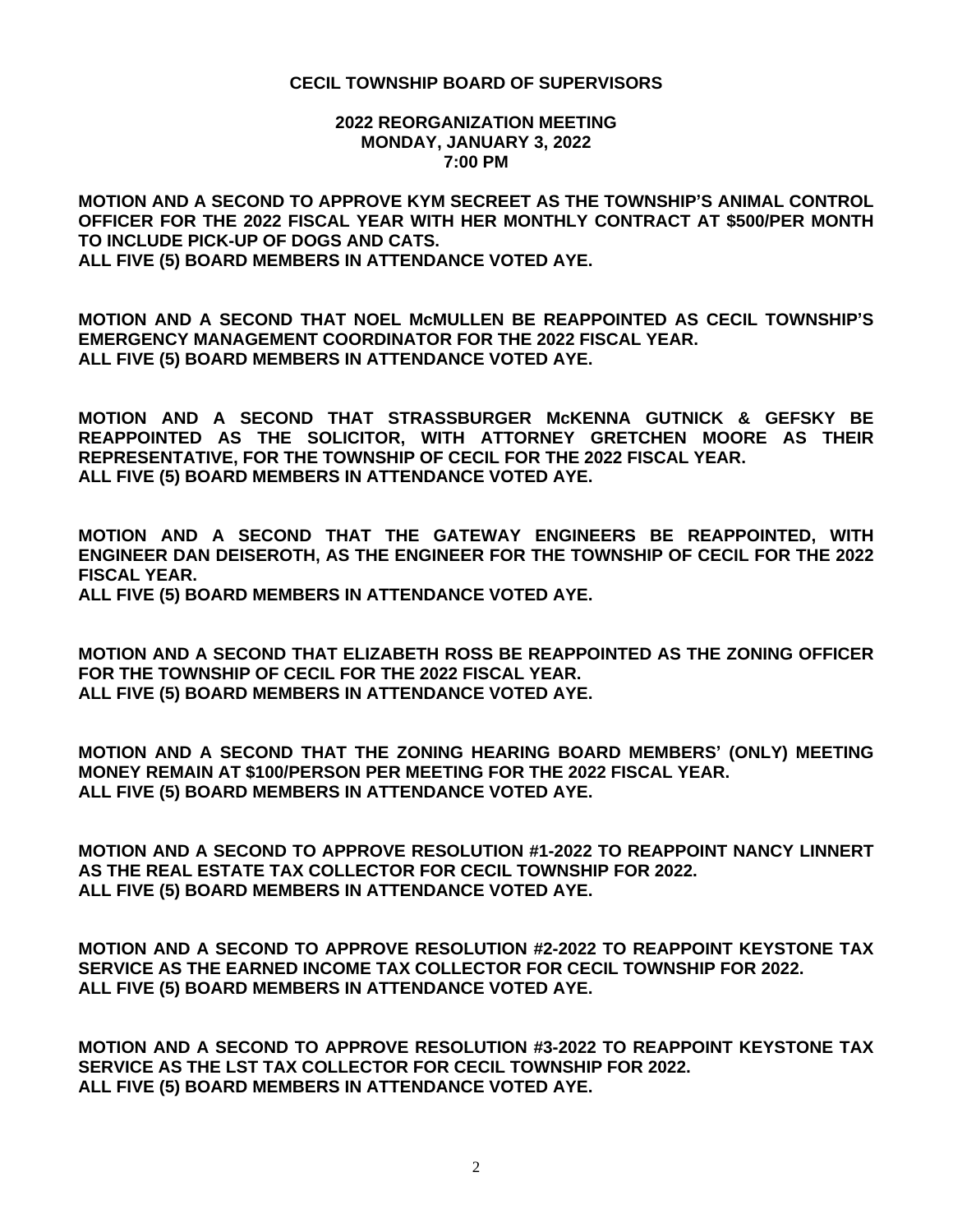#### **2022 REORGANIZATION MEETING MONDAY, JANUARY 3, 2022 7:00 PM**

**MOTION AND A SECOND TO APPROVE RESOLUTION #4-2022 TO REAPPOINT KEYSTONE TAX SERVICE AS THE DELINQUENT LST & DELINQUENT EIT TAX COLLECTOR FOR CECIL TOWNSHIP.**

**ALL FIVE (5) BOARD MEMBERS IN ATTENDANCE VOTED AYE.**

**MOTION AND A SECOND TO APPROVE RESOLUTION #5-2022 TO APPOINT CARRIE PERRELL AS REALTY TRANSFER TAX COLLECTOR FOR CECIL TOWNSHIP FOR 2022. ALL FIVE (5) BOARD MEMBERS IN ATTENDANCE VOTED AYE.**

**MOTION AND A SECOND TO APPROVE RESOLUTION #6-2022 TO SET THE REALTY TAX COLLECTOR BOND AT 30% OF THE TAX DUPLICATE FOR 2022. ALL FIVE (5) BOARD MEMBERS IN ATTENDANCE VOTED AYE.**

**MOTION AND A SECOND TO APPROVE RESOLUTION #7A-2022 TO ADD THE RESIGNATION OF TIM STIFFEY FROM THE CECIL TOWNSHIP MUNICIPAL AUTHORITY BOARD TO THE AGENDA. ALL FIVE (5) BOARD MEMBERS IN ATTENDANCE VOTED AYE.**

**MOTION AND A SECOND TO APPROVE RESOLUTION #7B-2022 TO ACCEPT THE RESIGNATION OF TIM STIFFEY FROM THE CECIL TOWNSHIP MUNICIPAL AUTHORITY BOARD. ALL FIVE (5) BOARD MEMBERS IN ATTENDANCE VOTED AYE.**

**MOTION AND A SECOND TO APPROVE RESOLUTION #7-2022 TO APPOINT TIM MARKOVICH TO A FIVE (5) YEAR TERM, TO EXPIRE JANUARY 1, 2027, ON THE MUNICIPAL AUTHORITY BOARD AND ERON BARNES TO A FOUR (4) YEAR TERM, TO EXPIRE JANUARY 1, 2026, ON THE MUNICIPAL AUTHORITY BOARD.**

**ALL FIVE (5) BOARD MEMBERS IN ATTENDANCE VOTED AYE.**

**MOTION AND A SECOND TO APPROVE RESOLUTION #8-2022 TO APPOINT KARA SHIRDON TO A THREE (3) YEAR TERM, TO EXPIRE JANUARY 1, 2025, ON THE ZONING HEARING BOARD. FOUR (4) OF THE FIVE (5) BOARD MEMBERS IN ATTENDANCE VOTED AYE. SUPERVISOR BARNI VOTED NAY. MOTION PASSED WITH THE MAJORITY OF THE BOARD MEMBERS VOTING AYE.**

**MOTION AND A SECOND TO APPROVE RESOLUTION #9-2022 TO REAPPOINT ARDEN STAAF TO A FIVE (5) YEAR TERM, TO EXPIRE JANUARY 1, 2027, ON THE PARKS AND RECREATION BOARD.**

**ALL FIVE (5) BOARD MEMBERS IN ATTENDANCE VOTED AYE.**

**.**

**MOTION AND A SECOND TO APPROVE RESOLUTION #10-2022 TO REAPPOINT JASON KRUT TO A FOUR (4) YEAR TERM, TO EXPIRE JANUARY 1, 2026, ON THE CECIL TOWNSHIP PLANNING COMMISSION.**

**ALL FIVE (5) BOARD MEMBERS IN ATTENDANCE VOTED AYE.**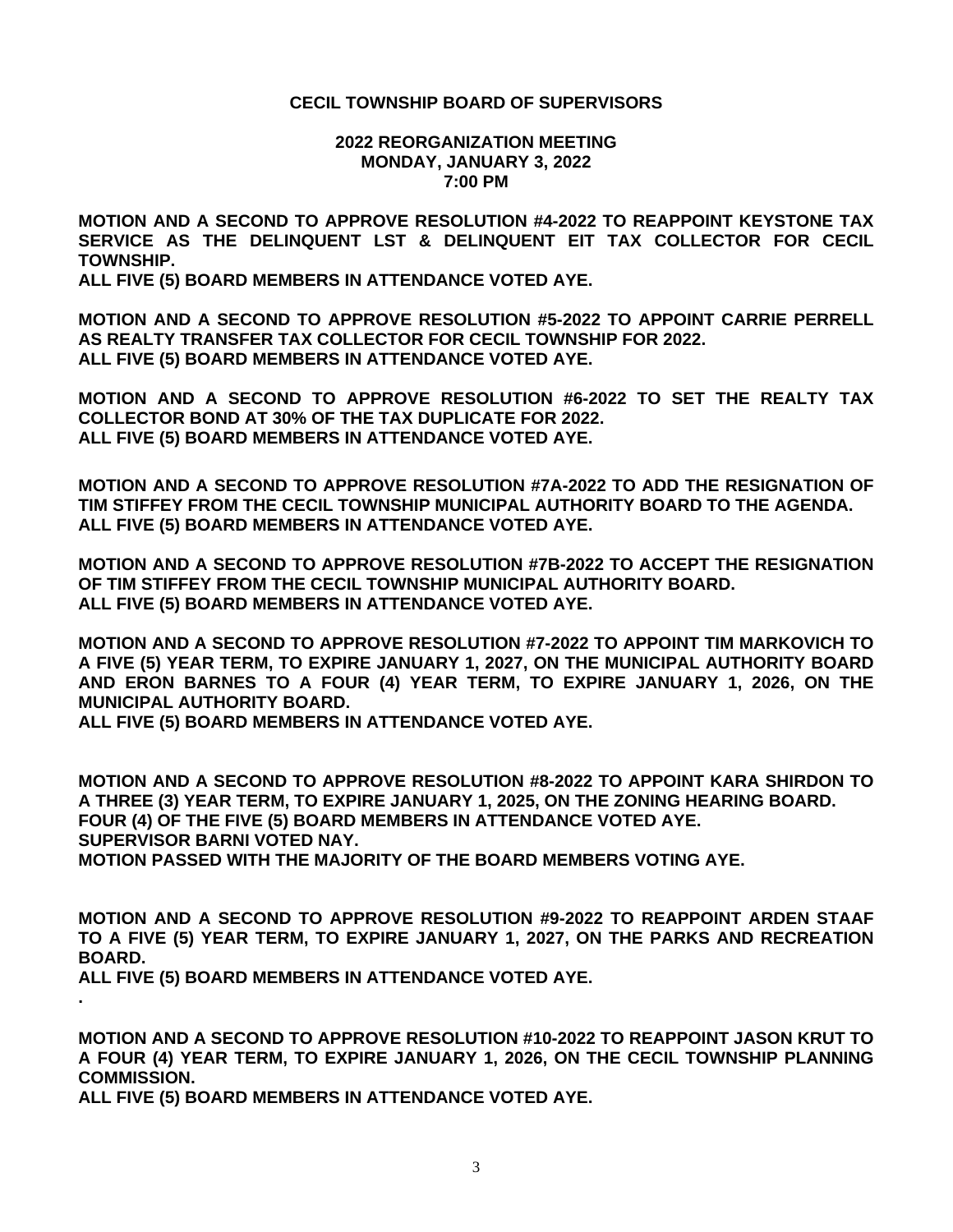#### **2022 REORGANIZATION MEETING MONDAY, JANUARY 3, 2022 7:00 PM**

**MOTION AND A SECOND TO APPROVE RESOLUTION #11-2022 TO APPOINT THE FIRM OF HOSACK, SPECHT, MUETZEL AND WOOD, LLP AS THE CERTIFIED PUBLIC ACCOUNTING FIRM FOR CECIL TOWNSHIP FOR THE 2021 AUDIT. THIS IS THE THIRD YEAR OF A THREE YEAR CONTRACT.**

**ALL FIVE (5) BOARD MEMBERS IN ATTENDANCE VOTED AYE.**

**MOTION AND A SECOND TO APPROVE RESOLUTION #12-2022 TO APPOINT TOWNSHIP MANAGER DONALD A. GENNUSO AS CHIEF ADMINISTRATIVE OFFICER OF PENSIONS FOR THE 2022 FISCAL YEAR.**

**ALL FIVE (5) BOARD MEMBERS IN ATTENDANCE VOTED AYE.**

**MOTION AND A SECOND TO APPROVE RESOLUTION #13-2022 THAT ALL NON-UNIFORM EMPLOYEES ARE TO CONTRIBUTE 3.0% OF THEIR GROSS SALARY TOWARD THE NON-UNIFORM PENSION FUND FOR THE 2022 FISCAL YEAR. ALL FIVE (5) BOARD MEMBERS IN ATTENDANCE VOTED AYE.**

**MOTION AND A SECOND TO APPROVE RESOLUTION #14-2022 THAT ALL UNIFORMED EMPLOYEES ARE TO CONTRIBUTE 5.0% OF THEIR GROSS SALARY TOWARD THE POLICE PENSION PLAN FOR THE 2022 FISCAL YEAR.**

**ALL FIVE (5) BOARD MEMBERS IN ATTENDANCE VOTED AYE.**

**MOTION AND A SECOND TO APPROVE RESOLUTION #15-2022 FOR THE FOLLOWING VACANCY BOARD MEMBERS: CINDY FISHER, FRANK EGIZIO, THOMAS CASCIOLA, RON FLEEHER, AND DARLENE BARNI WITH MICHELLE STONEMARK AS THE CHAIRPERSON. FOUR (4) OF THE FIVE (5) BOARD MEMBERS IN ATTENDANCE VOTED AYE.**

**SUPERVISOR BARNI VOTED NAY.**

**MOTION PASSED WITH THE MAJORITY OF THE BOARD MEMBERS VOTING AYE.**

**MOTION AND A SECOND TO APPROVE RESOLUTION #16-2022 TO KEEP THE DATES FOR THE BOARD OF SUPERVISORS' MONTHLY MEETINGS AS THE FIRST (1st) MONDAY OF EACH MONTH AT 7:00 PM FOR THE 2022 FISCAL YEAR.**

**ALL FIVE (5) BOARD MEMBERS IN ATTENDANCE VOTED AYE.**

*The Board of Supervisors noted the other Boards be requested to have their monthly meetings begin at 7:00 pm.*

**MOTION AND A SECOND TO APPROVE RESOLUTION #17-2022 TO KEEP THE PAY PERIOD THE SAME FOR THE 2022 FISCAL YEAR, EVERY OTHER THURSDAY FOR ALL FULLTIME EMPLOYEES. THE BENEFITS WILL REMAIN THE SAME AS IN 2021 EXCEPT WHERE AMENDED BY CONTRACT. ADMINISTRATIVE EMPLOYEES WILL CONTRIBUTE 1.5% OF GROSS PAY TOWARDS THEIR HEALTH CARE PLAN.**

**ALL FIVE (5) BOARD MEMBERS IN ATTENDANCE VOTED AYE.**

**MOTION AND A SECOND TO APPROVE RESOLUTION #18-2022 TO CERTIFY DONALD A. GENNUSO TO THE STATE ASSOCIATION'S CONVENTION TO BE HELD APRIL 24-27, 2022 IN HERSHEY, PENNSYLVANIA.**

**ALL FIVE (5) BOARD MEMBERS IN ATTENDANCE VOTED AYE.**